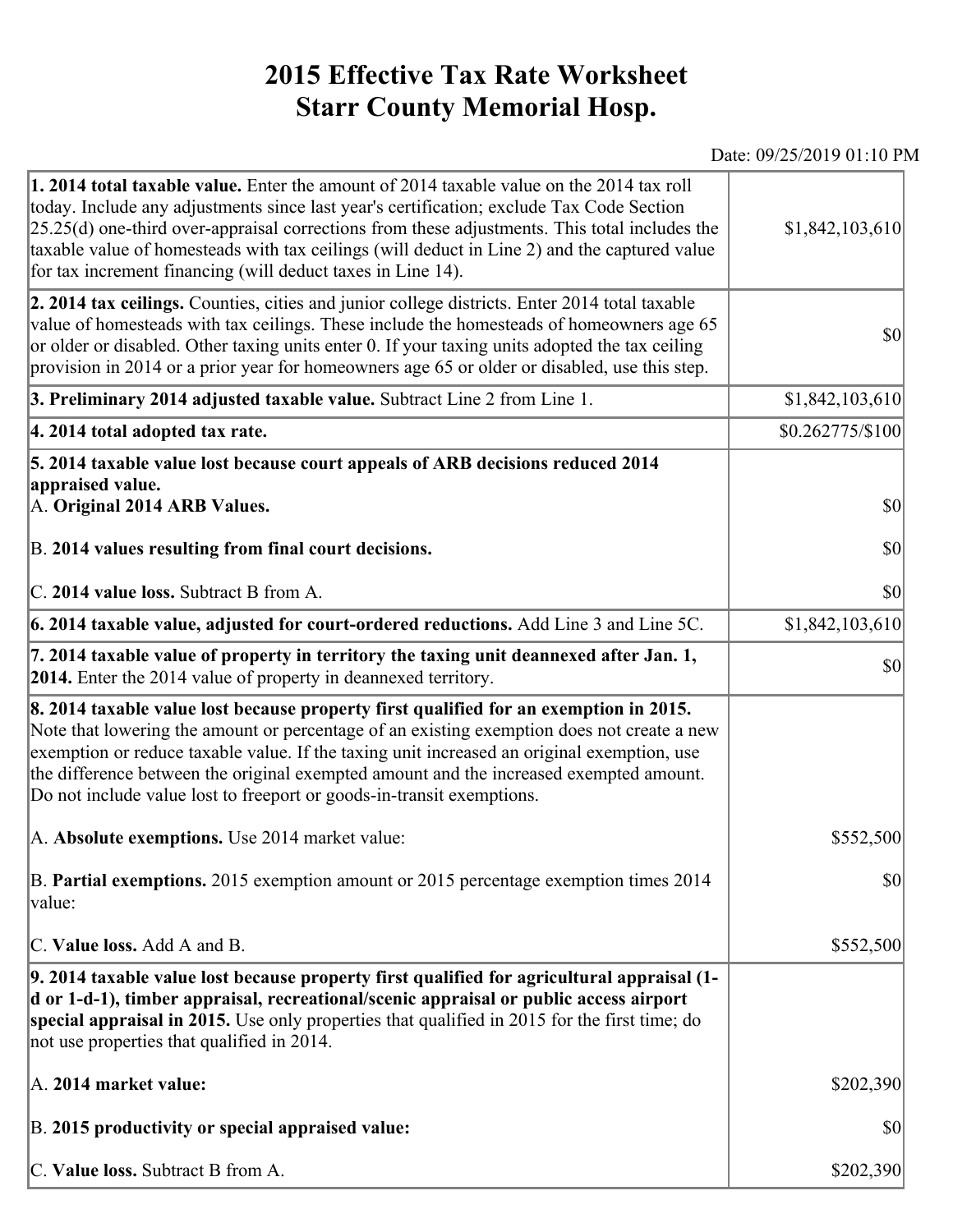| 10. Total adjustments for lost value. Add lines 7, 8C and 9C.                                                                                                                                                                                                                                                                                                                                                                                                                                                                                                                                                                                                                                              | \$754,890       |
|------------------------------------------------------------------------------------------------------------------------------------------------------------------------------------------------------------------------------------------------------------------------------------------------------------------------------------------------------------------------------------------------------------------------------------------------------------------------------------------------------------------------------------------------------------------------------------------------------------------------------------------------------------------------------------------------------------|-----------------|
| 11. 2014 adjusted taxable value. Subtract Line 10 from Line 6.                                                                                                                                                                                                                                                                                                                                                                                                                                                                                                                                                                                                                                             | \$1,841,348,720 |
| 12. Adjusted 2014 taxes. Multiply Line 4 by line 11 and divide by \$100.                                                                                                                                                                                                                                                                                                                                                                                                                                                                                                                                                                                                                                   | \$4,838,604     |
| 13. Taxes refunded for years preceding tax year 2014. Enter the amount of taxes refunded<br>by the taxing unit for tax years preceding tax year 2014. Types of refunds include court<br>decisions, Tax Code Section 25.25(b) and (c) corrections and Tax Code Section 31.11<br>payment errors. Do not include refunds for tax year 2014. This line applies only to tax years<br>preceding tax year 2014.                                                                                                                                                                                                                                                                                                   | \$1,058         |
| 14. Taxes in tax increment financing (TIF) for tax year 2014. Enter the amount of taxes<br>paid into the tax increment fund for a reinvestment zone as agreed by the taxing unit. If the<br>taxing unit has no 2015 captured appraised value in Line 16D, enter 0.                                                                                                                                                                                                                                                                                                                                                                                                                                         | \$0             |
| 15. Adjusted 2014 taxes with refunds and TIF adjustment. Add Lines 12 and 13, subtract<br>Line 14.                                                                                                                                                                                                                                                                                                                                                                                                                                                                                                                                                                                                         | \$4,839,662     |
| 16. Total 2015 taxable value on the 2015 certified appraisal roll today. This value<br>includes only certified values and includes the total taxable value of homesteads with tax<br>ceilings (will deduct in Line 18). These homesteads include homeowners age 65 or older or<br>disabled.                                                                                                                                                                                                                                                                                                                                                                                                                |                 |
| A. Certified values:                                                                                                                                                                                                                                                                                                                                                                                                                                                                                                                                                                                                                                                                                       | \$2,114,162,760 |
| B. Counties: Include railroad rolling stock values certified by the Comptroller's office:                                                                                                                                                                                                                                                                                                                                                                                                                                                                                                                                                                                                                  | \$0             |
| C. Pollution control exemption: Deduct the value of property exempted for the current tax<br>year for the first time as pollution control property:                                                                                                                                                                                                                                                                                                                                                                                                                                                                                                                                                        | \$0             |
| $\vert$ D. Tax increment financing: Deduct the 2015 captured appraised value of property taxable<br>by a taxing unit in a tax increment financing zone for which the 2015 taxes will be deposited<br>into the tax increment fund. Do not include any new property value that will be included in<br>Line 21 below.                                                                                                                                                                                                                                                                                                                                                                                         | \$0             |
| E. Total 2015 value. Add A and B, then subtract C and D.                                                                                                                                                                                                                                                                                                                                                                                                                                                                                                                                                                                                                                                   | \$2,114,162,760 |
| 17. Total value of properties under protest or not included on certified appraisal roll.                                                                                                                                                                                                                                                                                                                                                                                                                                                                                                                                                                                                                   |                 |
| A. 2015 taxable value of properties under protest. The chief appraiser certifies a list of<br>properties still under ARB protest. The list shows the appraisal district's value and the<br>taxpayer's claimed value, if any, or an estimate of the value if the taxpayer wins. For each of<br>the properties under protest, use the lowest of these values. Enter the total value.                                                                                                                                                                                                                                                                                                                         | \$35,230        |
| B. 2015 value of properties not under protest or included on certified appraisal roll.<br>The chief appraiser gives taxing units a list of those taxable properties that the chief<br>appraiser knows about, but are not included in the appraisal roll certification. These<br>properties also are not on the list of properties that are still under protest. On this list of<br>properties, the chief appraiser includes the market value, appraised value and exemptions for<br>the preceding year and a reasonable estimate of the market value, appraised value and<br>exemptions for the current year. Use the lower market, appraised or taxable value (as<br>appropriate). Enter the total value. | \$0             |
| C. Total value under protest or not certified: Add A and B.                                                                                                                                                                                                                                                                                                                                                                                                                                                                                                                                                                                                                                                | \$35,230        |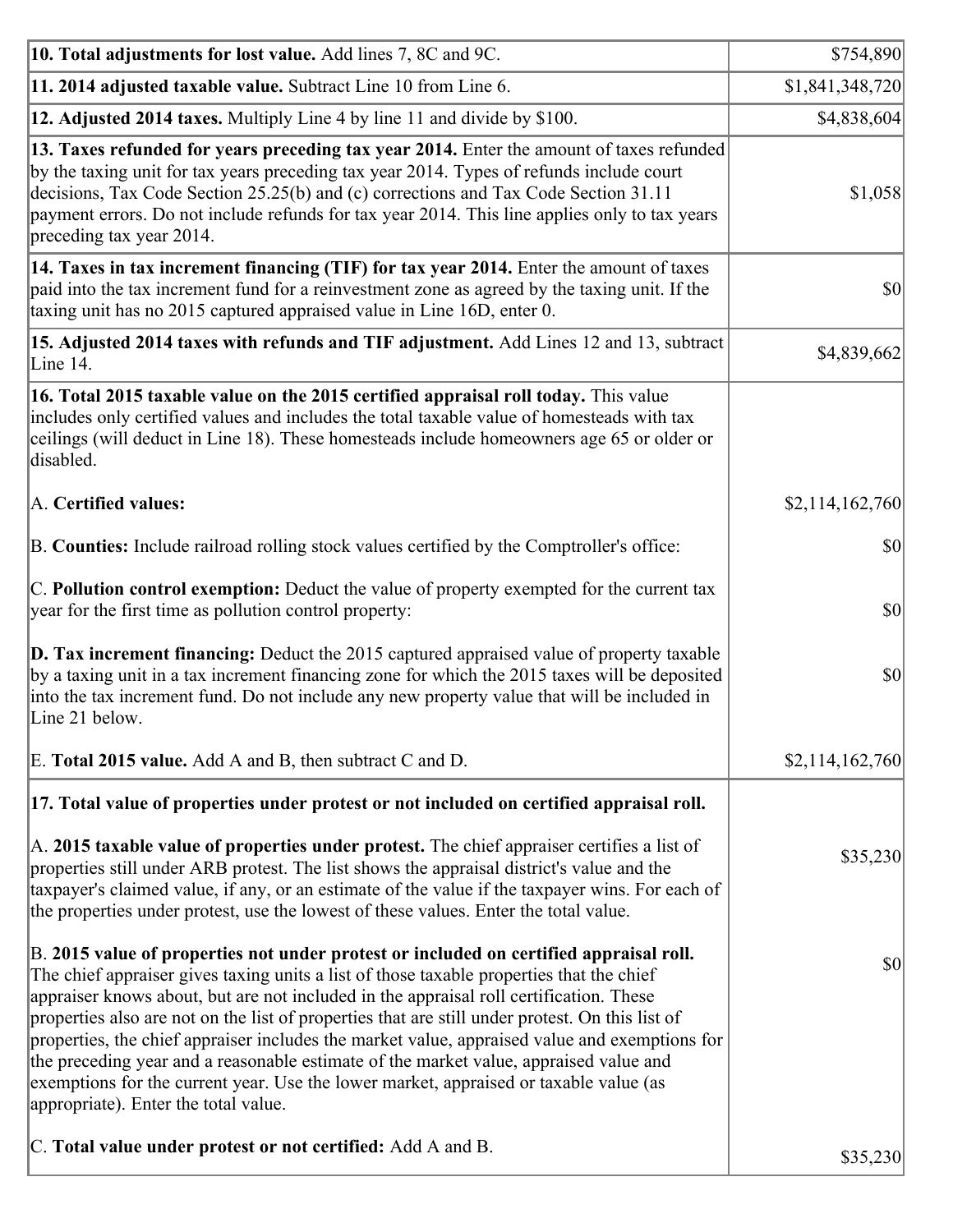| 18. 2015 tax ceilings. Counties, cities and junior colleges enter 2015 total taxable value of<br>homesteads with tax ceilings. These include the homesteads of homeowners age 65 or older<br>or disabled. Other taxing units enter 0. If your taxing units adopted the tax ceiling provision<br>in 2014 or a prior year for homeowners age 65 or older or disabled, use this step.                                                                                                                                                                                                                                                 | <b>\$0</b>       |
|------------------------------------------------------------------------------------------------------------------------------------------------------------------------------------------------------------------------------------------------------------------------------------------------------------------------------------------------------------------------------------------------------------------------------------------------------------------------------------------------------------------------------------------------------------------------------------------------------------------------------------|------------------|
| 19. 2015 total taxable value. Add Lines 16E and 17C. Subtract Line 18.                                                                                                                                                                                                                                                                                                                                                                                                                                                                                                                                                             | \$2,114,197,990  |
| 20. Total 2015 taxable value of properties in territory annexed after Jan. 1, 2014.<br>Include both real and personal property. Enter the 2015 value of property in territory<br>annexed.                                                                                                                                                                                                                                                                                                                                                                                                                                          | <b>\$0</b>       |
| 21. Total 2015 taxable value of new improvements and new personal property located<br>in new improvements. New means the item was not on the appraisal roll in 2014. An<br>improvement is a building, structure, fixture or fence erected on or affixed to land. New<br>additions to existing improvements may be included if the appraised value can be<br>determined. New personal property in a new improvement must have been brought into the<br>taxing unit after Jan. 1, 2014, and be located in a new improvement. New improvements <b>do</b><br>include property on which a tax abatement agreement has expired for 2015. | \$37,911,900     |
| $ 22.$ Total adjustments to the 2015 taxable value. Add Lines 20 and 21.                                                                                                                                                                                                                                                                                                                                                                                                                                                                                                                                                           | \$37,911,900     |
| <b>23. 2015 adjusted taxable value.</b> Subtract Line 22 from Line 19.                                                                                                                                                                                                                                                                                                                                                                                                                                                                                                                                                             | \$2,076,286,090  |
| 24. 2015 effective tax rate. Divide Line 15 by Line 23 and multiply by $$100$ .                                                                                                                                                                                                                                                                                                                                                                                                                                                                                                                                                    | \$0.233092/\$100 |
| <b>25. COUNTIES ONLY.</b> Add together the effective tax rates for each type of tax the county<br>levies. The total is the 2015 county effective tax rate.                                                                                                                                                                                                                                                                                                                                                                                                                                                                         |                  |

A county, city or hospital district that adopted the additional sales tax in November 2014 or in May 2015 must adjust its effective tax rate. The Additional Sales Tax Rate Worksheet sets out this adjustment. Do not forget to complete the Additional Sales Tax Rate Worksheet if the taxing unit adopted the additional sales tax on these dates.

<sup>1</sup>Tex. Tax Code Section  $26.012(14)$ <sup>2</sup>Tex. Tax Code Section  $26.012(14)$  $3$ Tex. Tax Code Section 26.012(13)  ${}^{4}$ Tex. Tax Code Section 26.012(15) <sup>5</sup>Tex. Tax Code Section 26.012(15)  ${}^{6}$ Tex. Tax Code Section 26.012(15)  $7$ Tex. Tax Code Section 26.012(13)  ${}^{8}$ Tex. Tax Code Section 26.03(c)  $^{9}$ Tex. Tax Code Section 26.012(13)  $10$ Tex. Tax Code Section 26.012(15) <sup>11</sup>Tex. Tax Code Section  $26.03(c)$ <sup>12</sup>Tex. Tax Code Section  $26.01(c)$ <sup>13</sup>Tex. Tax Code Section 26.04 and 26.041 <sup>14</sup>Tex. Tax Code Section 26.04 and 26.041 <sup>15</sup>Tex. Tax Code Section  $26.012(6)$  $16$ Tex. Tax Code Section 26.012(17) <sup>17</sup>Tex. Tax Code Section 26.012(17) <sup>18</sup>Tex. Tax Code Section  $26.04(c)$  $19$ Tex. Tax Code Section 26.04(d)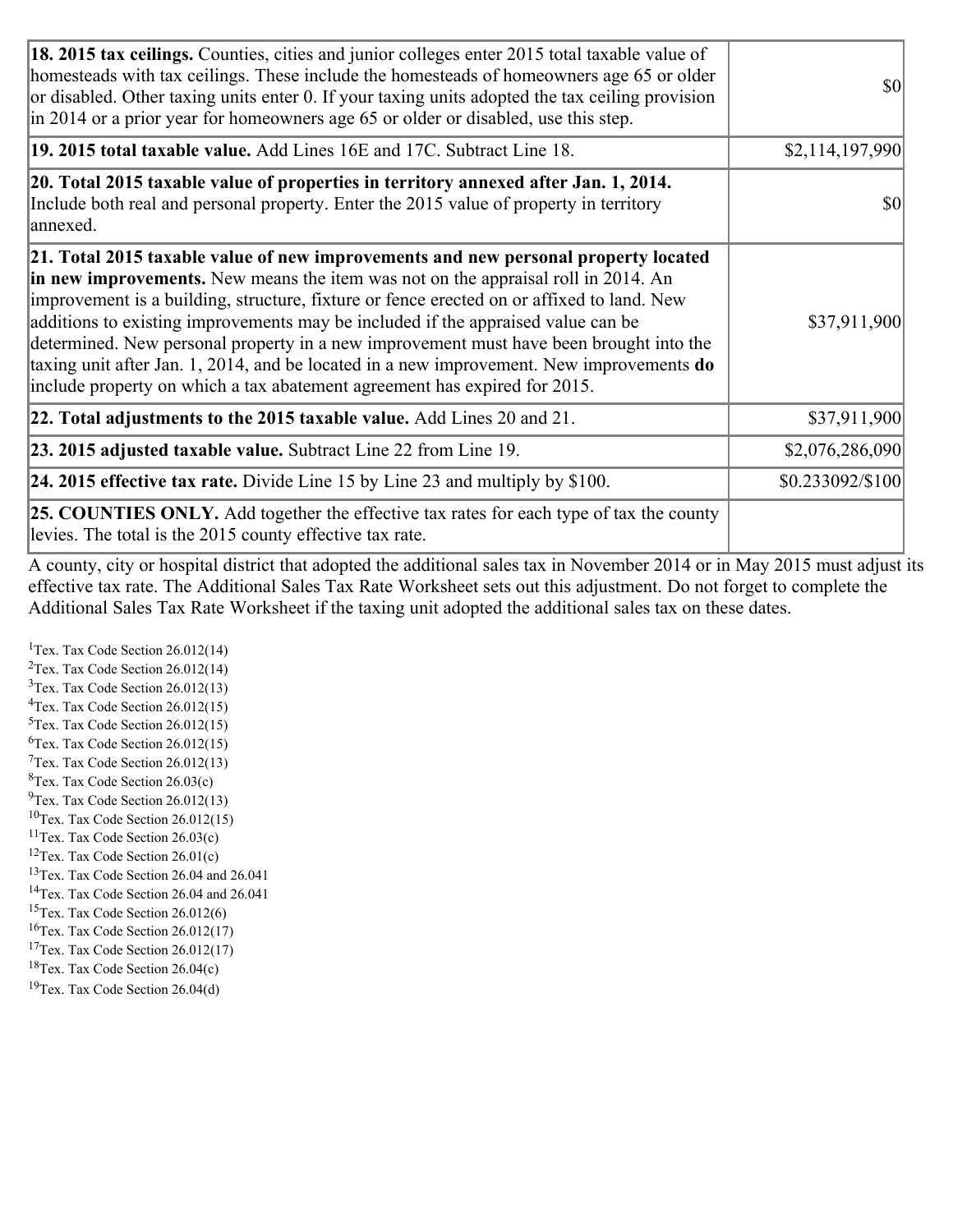## **2015 Rollback Tax Rate Worksheet Starr County Memorial Hosp.**

Date: 09/25/2019

| 26. 2014 maintenance and operations (M&O) tax rate.                                                                                                                                                                                                                                                                                                                                                                                                                                                                                                                                                                                                                     | \$0.262775/\$100                    |
|-------------------------------------------------------------------------------------------------------------------------------------------------------------------------------------------------------------------------------------------------------------------------------------------------------------------------------------------------------------------------------------------------------------------------------------------------------------------------------------------------------------------------------------------------------------------------------------------------------------------------------------------------------------------------|-------------------------------------|
| $ 27.2014$ adjusted taxable value. Enter the amount from Line 11.                                                                                                                                                                                                                                                                                                                                                                                                                                                                                                                                                                                                       | \$1,841,348,720                     |
| 28. 2014 M&O taxes.                                                                                                                                                                                                                                                                                                                                                                                                                                                                                                                                                                                                                                                     |                                     |
|                                                                                                                                                                                                                                                                                                                                                                                                                                                                                                                                                                                                                                                                         |                                     |
| $ A$ . Multiply Line 26 by Line 27 and divide by \$100.                                                                                                                                                                                                                                                                                                                                                                                                                                                                                                                                                                                                                 | \$4,838,604                         |
| B. Cities, counties and hospital districts with additional sales tax: Amount of additional<br>sales tax collected and spent on M&O expenses in 2014. Enter amount from full year's sales<br>tax revenue spent for M&O in 2014 fiscal year, if any. Other taxing units enter 0. Counties<br>exclude any amount that was spent for economic development grants from the amount of<br>sales tax spent.                                                                                                                                                                                                                                                                     | $\vert \mathbf{S} \mathbf{O} \vert$ |
| C. Counties: Enter the amount for the state criminal justice mandate. If second or later year,<br>the amount is for increased cost above last year's amount. Other taxing units enter 0.                                                                                                                                                                                                                                                                                                                                                                                                                                                                                | $ 10\rangle$                        |
| D. Transferring function: If discontinuing all of a department, function or activity and<br>transferring it to another taxing unit by written contract, enter the amount spent by the taxing<br>unit discontinuing the function in the 12 months preceding the month of this calculation. If<br>the taxing unit did not operate this function for this 12-month period, use the amount spent<br>in the last full fiscal year in which the taxing unit operated the function. The taxing unit<br>discontinuing the function will subtract this amount in H below. The taxing unit receiving<br>the function will add this amount in H below. Other taxing units enter 0. | \$0                                 |
| E. Taxes refunded for years preceding tax year 2014: Enter the amount of M&O taxes<br>refunded in the preceding year for taxes before that year. Types of refunds include court<br>decisions, Tax Code Section 25.25(b) and (c) corrections and Tax Code Section 31.11<br>payment errors. Do not include refunds for tax year 2014. This line applies only to tax years<br>preceding tax year 2014.                                                                                                                                                                                                                                                                     | \$1,058                             |
| F. Enhanced indigent health care expenditures: Enter the increased amount for the<br>current year's enhanced indigent health care expenditures above the preceding tax year's<br>enhanced indigent health care expenditures, less any state assistance.                                                                                                                                                                                                                                                                                                                                                                                                                 | $\vert \mathbf{S} \mathbf{O} \vert$ |
| G. Taxes in TIF: Enter the amount of taxes paid into the tax increment fund for a<br>reinvestment zone as agreed by the taxing unit. If the taxing unit has no 2015 captured<br>appraised value in Line 16D, enter 0.                                                                                                                                                                                                                                                                                                                                                                                                                                                   | \$0                                 |
| <b>H. Adjusted M&amp;O Taxes.</b> Add A, B, C, E and F. For unit with D, subtract if discontinuing<br>function and add if receiving function. Subtract G.                                                                                                                                                                                                                                                                                                                                                                                                                                                                                                               | \$4,839,662                         |
| 29. 2015 adjusted taxable value. Enter Line 23 from the Effective Tax Rate Worksheet.                                                                                                                                                                                                                                                                                                                                                                                                                                                                                                                                                                                   | \$2,076,286,090                     |
| 30. 2015 effective maintenance and operations rate. Divide Line 28H by Line 29 and<br>multiply by \$100.                                                                                                                                                                                                                                                                                                                                                                                                                                                                                                                                                                | \$0.233092/\$100                    |
| 31. 2015 rollback maintenance and operation rate. Multiply Line 30 by 1.08.                                                                                                                                                                                                                                                                                                                                                                                                                                                                                                                                                                                             | \$0.251739/\$100                    |